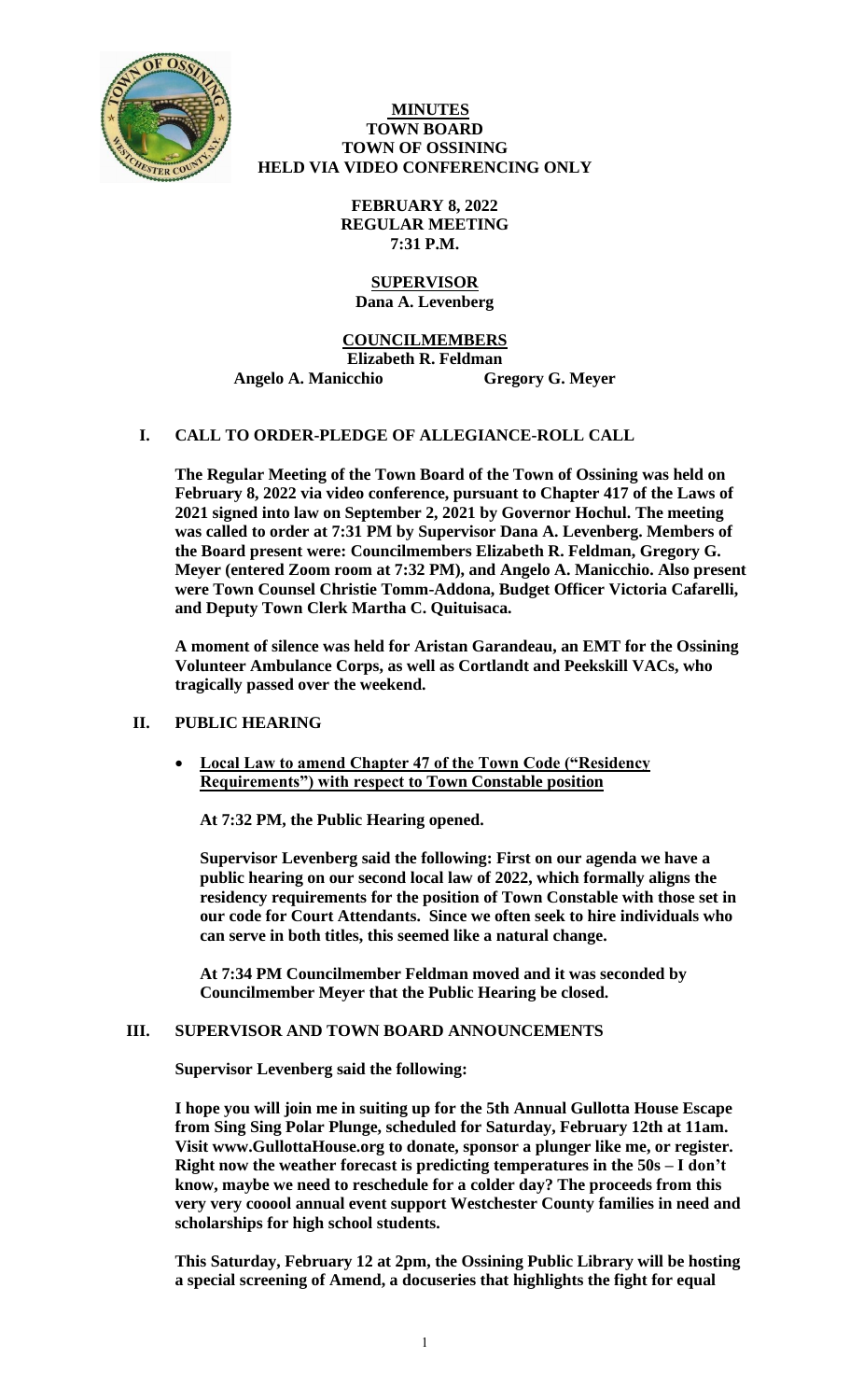**rights in America, through the lens of the US Constitution's 14th Amendment. Robe Imbriano, one of the producers of the series, will join Ossining Village Historian Joyce Sharrock Cole in conversation at this special screening. What a great way to learn and reflect during Black History Month. If you can't join in the screening on Saturday, there are many other events scheduled right here in Ossining during this important month to celebrate the contributions of Black Americans. We have a dedicated page as part of my Supervisor's Update and on the Town website of ways to celebrate Black History Month. If there are any events or programs we are missing, please do send them our way so we can share with the community!** 

**Today, Tuesday, February 8 is Child Tax Credit and Earned Income Tax Credit Day of Action! Thank you to the Biden Administration for sharing this important day of action with our office, and other units of local government across the country through their Intergovernmental Affairs Office. The Child Tax Credit and Earned Income Tax Credit are large tax refund payments that people can receive when they file a tax return. The 2021 American Rescue Plan expanded who can receive these payments and increased the amount of money available to many families and individuals. For families with kids, the 2021 Child Tax Credit is \$3,000-\$3,600 per kid, based on their age. And this year, for the first time, the Earned Income Tax Credit can be worth up to \$1,500 for some workers without kids at home, nearly triple what the credit was in 2020. Most people need to file a tax return before April 18, 2022 to receive their full payment this year. We know many families are still struggling financially as we recover from the pandemic, so please do make sure to file your taxes soon to get the full benefit you deserve. If you need assistance, visit www.ChildTaxCredit.gov. We also have more income tax related content scheduled for our social media channels this week, so keep your eyes peeled for additional assistance available to our community during this critical income tax filing period.** 

**The Ossining Youth Bureau is seeking local Grandpas to mentor youth ages 7- 18. In additional to mentoring, participating Grandpas have an opportunity to build a support system for themselves, share stories of their experiences, and give back to the local community in a dynamic, and creative way. For more information, call 914-260-4211 or e-mail grandpasunited@villageofossining.org. Tomorrow night, Wednesday, February 9, the Ossining Youth Advisory Board will be holding an information session at 6pm via Zoom. We have posted the Zoom information on our "Other Government Updates" page if you are interested in learning more about our local youth development programs and getting involved.**

#### **IV. ADMINISTRATIVE REPORT ON TOWN OPERATIONS**

**Supervisor Levenberg said the following:**

**We received some very exciting news yesterday – the Town of Ossining has once again received Tree City designation by the Arbor Day Foundation! 2021 will be our 22nd year receiving this designation and we are so proud of our efforts to care for our most precious natural resources year in and year out. This year, we were able to include as part of our application the introduction of the Ossining Town Parks Habitat Stewards Program, which in its first year, helped restore part of the natural habitat at Ryder Park by the pond. We look forward to growing this program in the years to come! Huge shout out to Mitzi Elkes and our Environmental Advisory Committee for serving as our tree board and always advocating for these important initiatives.** 

**Thank you for your patience this weekend as we navigated a full update to our Town e-mail system. The transition is still in process, and we hope it will be fully complete sometime this week. If you sent us an e-mail, and haven't heard back, please do follow up as your message may have slipped through the virtual**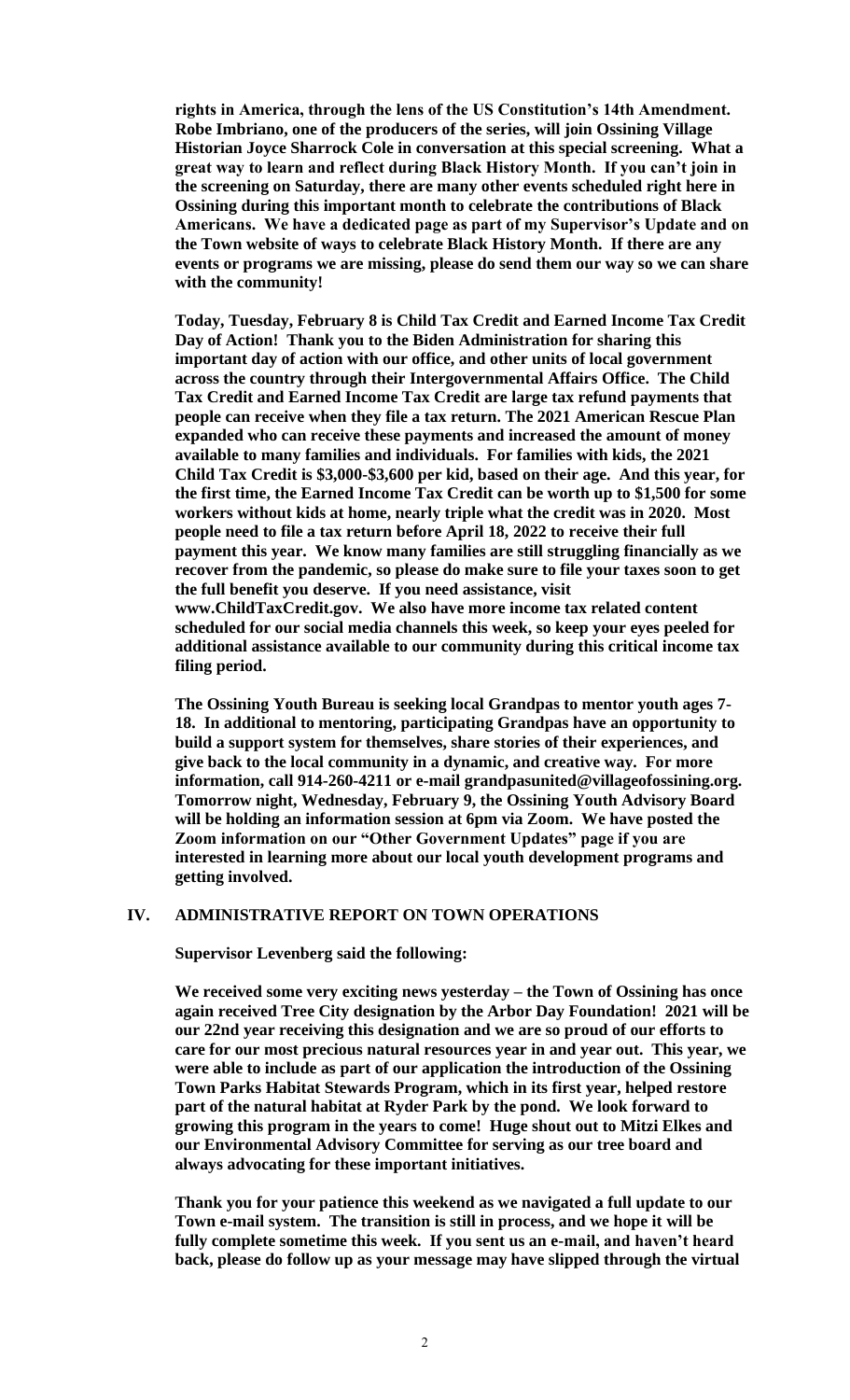**cracks during the upgrade. We are hopeful our new e-mail system will help prevent outages in the future and be more resilient against cybersecurity attacks.** 

**At the end of January, I met with Highway Superintendent Pete Connolly, Recreation Superintendent Bill Garrison, Parks Foreman, Mario Velardo, Water Superintendent Andy Tiess, Town Engineer Paul Fraioli, Comptroller Dale Brennan, Deputy Comptroller Liz Naccari, and Budget Officer Victoria Cafarelli to discuss our capital projects planning for 2022. We closely reviewed the adopted 2022 Capital Plan, and started to determine priorities for the year. This is still not set in stone, but in our parks, we are hoping to prioritize new fencing at our ballfields, upgraded LED field lights at Gerlach Park, relocating the Engel Park comfort station, as well as a few other smaller projects and equipment purchases. For the Highway Department, it seems our greatest needs are to replace a few aging pieces of equipment. Following this meeting, we asked our department heads to pull together more concrete budget numbers so plans for financing can be presented to the Town Board for approval in the coming weeks. Much much more to come on this, but we wanted to give the Board and the public a taste of what is on our plate for 2022.**

# **V. LIAISON REPORTS**

**Councilmember Manicchio spoke about attending the Recreation Advisory Board meeting and discussing the DRI grant money that will help the Community Center.** 

**Councilmember Meyer announced that on February 10, 2022 the Westchester Senate Delegation will be hosting a virtual meeting from 2 PM to 5 PM to review the governor's budget.**

# **VI. DEPARTMENTAL REPORT**

**Tax Receiver Holly Perlowitz said the following:**

**2021 School Tax Bill – 2nd Half**

- **Just finished on 1/31/2022 – at midnight – thanks to our online system!!!!**
- **Thus far we have collected 96.9% of the warrant.**
- **The collection went very smoothly – even with some bad weather sprinkled in.**
- **We have a smooth process working in our satellite office in the Clerk's Office and did nicely working side by side with the Village Office who was collecting Village Taxes. What a team!!!**

**2021 Town Tax Bills** 

• **Thus far we have collected 99.4% of the warrant.**

**Take Aways**

- **Our Collections on both active warrants are in really good shape.**
- **Every month we chip away at the outstanding liens and get some payments. Look at the chart – as the liens age – the number of properties involved get fewer and fewer as people move towards resolving.**
- **I just requested title reports on 11 properties that are possibly going to foreclosure and auctioned if the taxes are not paid in full.**
- **The 8 payment plans are working and I know we all feel really good about those!**

**Tax Receiver Holly Perlowitz presented on the following:**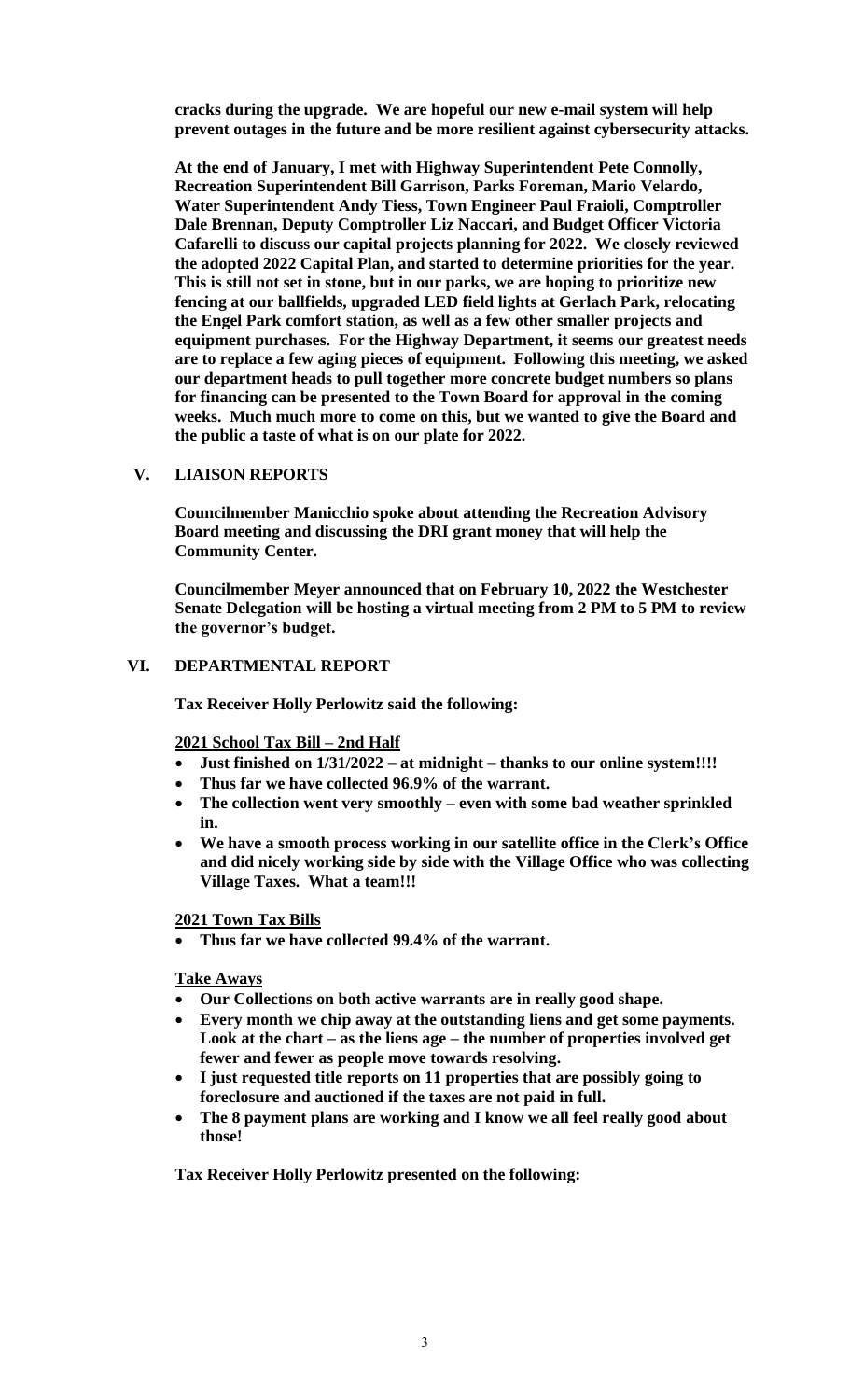#### **TOWN TAX OFFICE COLLECTIONS OUTSTANDING TAXES AS OF 2/8/2022**

|                                                                                                                  | <b>TOTAL WARRANT</b> | <b>OUTSTANDING</b><br><b>TAX RECEIVABLES</b>                                               | <b>COLLECTIONS</b>                                                                                                                        | % OF WARRANT<br><b>COLLECTED</b> |
|------------------------------------------------------------------------------------------------------------------|----------------------|--------------------------------------------------------------------------------------------|-------------------------------------------------------------------------------------------------------------------------------------------|----------------------------------|
| <b>2021 TOWN AND COUNTY</b>                                                                                      | 32,393,515.14<br>\$  | $\mathsf{S}$<br>204,521.05                                                                 | 32,188,994.09<br>Ś                                                                                                                        | 99.4%                            |
| 2021/2022 SCHOOL/LIBRARY TAX<br><b>WARRANT</b>                                                                   |                      |                                                                                            |                                                                                                                                           |                                  |
| <b>1st INSTALLMENT</b>                                                                                           | \$<br>58,173,581.52  | \$<br>812,812.03                                                                           | 57,360,769.49<br>Ś.                                                                                                                       | 98.6%                            |
| 2nd INSTALLMENT                                                                                                  | 58,173,495.71        | 2,777,252.65                                                                               | 55,396,243.06                                                                                                                             | 95.2%                            |
| TOTAL SCHOOL/LIBRARY TAX                                                                                         | 116,347,077.23<br>\$ | \$<br>3,590,064.68                                                                         | \$112,757,012.55                                                                                                                          | 96.9%                            |
|                                                                                                                  |                      |                                                                                            |                                                                                                                                           |                                  |
| TOTAL 2021 WARRANTS *                                                                                            | 148,740,592.37<br>\$ | \$<br>3,794,585.73                                                                         | \$144,946,006.64                                                                                                                          | 97.4%                            |
| <b>DELINQUENT TAX LIENS</b><br>2016<br>2017<br>2018<br>2019<br>2020<br>2021<br><b>TOTAL DELINQUENT TAX LIENS</b> |                      | 948.50<br>56,068.80<br>69,965.27<br>113,179.63<br>352,875.89<br>820,626.45<br>1,413,664.54 | <b>1 PROPERTIES</b><br><b>7 PROPERTIES</b><br><b>7 PROPERTIES</b><br><b>16 PROPERTIES</b><br><b>35 PROPERTIES</b><br><b>78 PROPERTIES</b> |                                  |
| TOTAL OUTSTANDING TAX RECEIVABLES                                                                                |                      | 5,208,250.27                                                                               |                                                                                                                                           |                                  |
| * 2021 OUTSTANDING TAXES RELATED TO 2021 WARRANTS WILL BECOME LIENS IN JULY 2022                                 |                      |                                                                                            |                                                                                                                                           |                                  |

# **VII. PUBLIC COMMENT ON AGENDA ITEMS**

# **VIII. BOARD RESOLUTIONS**

**A. Approval of Minutes— Reorganizational & Regular Meeting – January 11, 2022**

**Councilmember Meyer moved and it was seconded by Councilmember Manicchio that the following resolution be approved.**

**Resolved, that the Town Board of the Town of Ossining hereby approves the January 11, 2022 minutes of the Reorganizational & Regular Meeting as presented.**

**Supervisor Levenberg said the following: We have a few sets of minutes we are adopting tonight, some of which we adopted already, but there were a few minor errors that were not noticed in the first drafts. We are correcting that tonight!**

**Motion: Carried**

# **B. Approval of Minutes— Special Meeting – January 18, 2022**

**Councilmember Meyer moved and it was seconded by Councilmember Feldman that the following resolution be approved.**

**Resolved, that the Town Board of the Town of Ossining hereby approves the January 18, 2022 minutes of the Special Meeting as presented.**

**Motion: Carried**

# **C. Approval of Minutes—Regular Meeting – January 25, 2022**

**Councilmember Feldman moved and it was seconded by Councilmember Meyer that the following resolution be approved.**

**Resolved, that the Town Board of the Town of Ossining hereby approves the January 25, 2022 minutes of the Regular Meeting as presented.**

**Motion: Carried**

**D. Approval of Voucher Detail Report**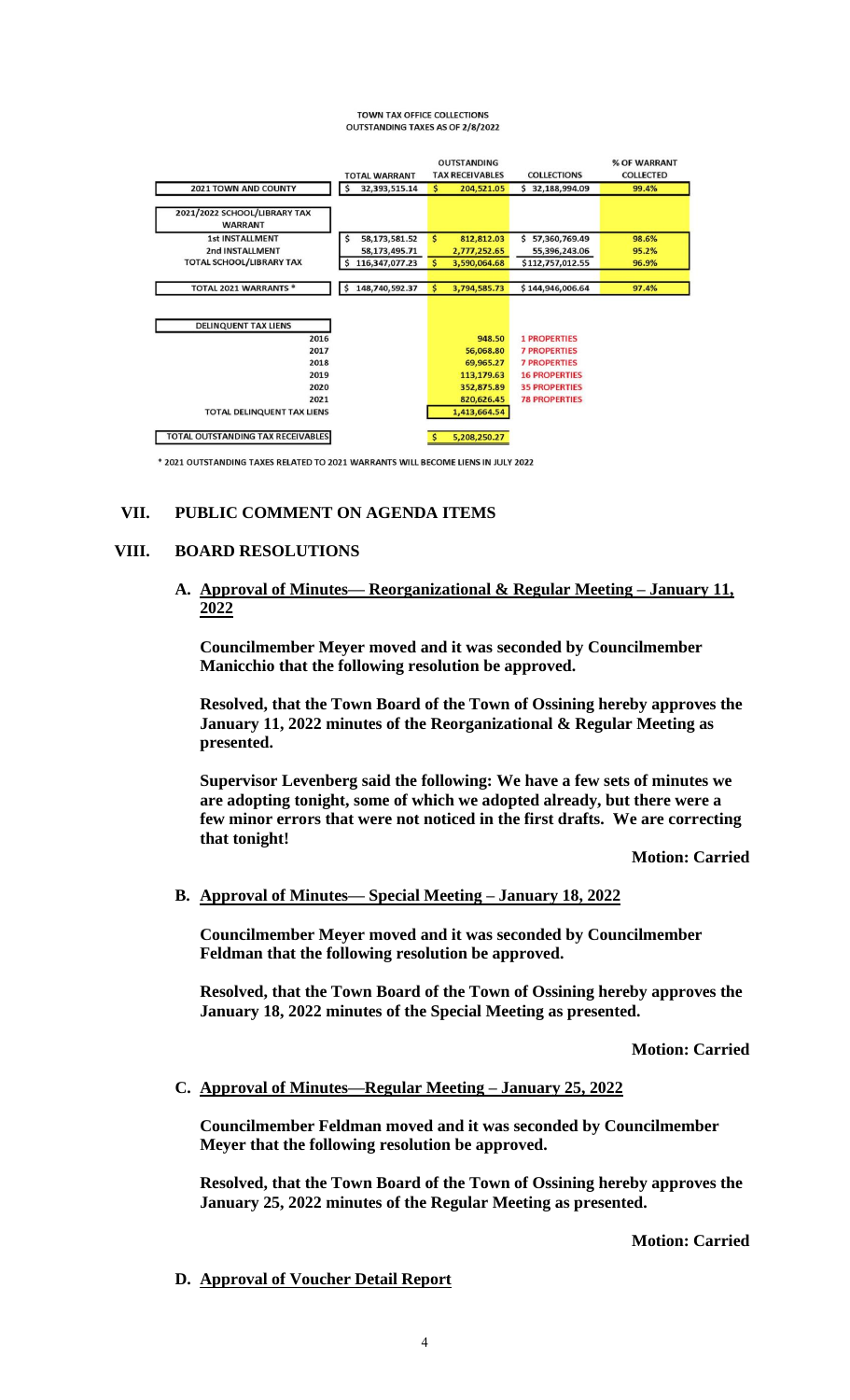**Councilmember Feldman moved and it was seconded by Councilmember Meyer that the following resolution be approved.**

**Resolved, that the Town Board of the Town of Ossining hereby approves the Voucher Detail Report dated February 8, 2022 in the amount of \$173,202.07 for 2021 and \$283,005.87 for 2022 for a grand total of \$456,207.94.**

**Supervisor Levenberg said the following: We are still operating in two years – making sure all of our payments due from 2021 are accounted for and starting the new year.**

**Motion: Carried**

### **E. Resolution – Local Law # 1 of 2022 – Increase Real Property Tax Exemption Available to Veterans**

**Councilmember Feldman moved and it was seconded by Councilmember Meyer that the following resolution be approved.**

**WHEREAS, State law permits taxing jurisdictions to provide for certain levels of real property tax exemptions to different categories of eligible veterans; and**

**WHEREAS, the Town currently does not offer certain real property tax exemptions and does not provide for other tax exemptions at the highest possible level; and**

**WHEREAS, the Town Board values and appreciates the service of veterans and desires to provide them with the greatest opportunity for real property tax exemptions available under State law; and**

**WHEREAS, the Town Board held a duly noticed public hearing at its regular meeting on Tuesday, January 25, 2022 via videoconferencing in accordance with Chapter 1 of the Laws of 2022 of the State of New York, and members of the public having the opportunity to attend and be heard, the public hearing was closed on January 25, 2022; and**

**WHEREAS, a Short Environmental Assessment Form, Part 1 was prepared pursuant to the State Environmental Quality Review Act ("SEQRA"); and**

**WHEREAS, said local law has been on the desks of the members of the Town Board of the Town of Ossining for at least seven days, exclusive of Sunday, prior to the adoption of this resolution, and**

#### **NOW THEREFORE,**

**BE IT RESOLVED, the Town Board hereby determines this action is not subject to SEQRA as it will not affect the environment, but to the extent it has been determined that this action may affect the environment, the Town Board adopts a Negative Declaration determining this action does not have the potential to have any significant adverse environmental impacts as the State Legislature has already authorized these exemptions and the Town Assessor provided a fiscal analysis to demonstrate that while the potential benefits to eligible Town veterans could be substantial, the offset to other Town residents would be minimal; and**

**BE IT FURTHER RESOLVED, the Town Board, after due deliberation, finds that it is in the best interest of the Town to adopt said local law, and the Town Board hereby adopts Local Law # 1 of 2022 entitled Amendments to Chapter 180 ("Taxation") of the Town Code to Increase the Real Property Tax Exemptions Available to Veterans; and**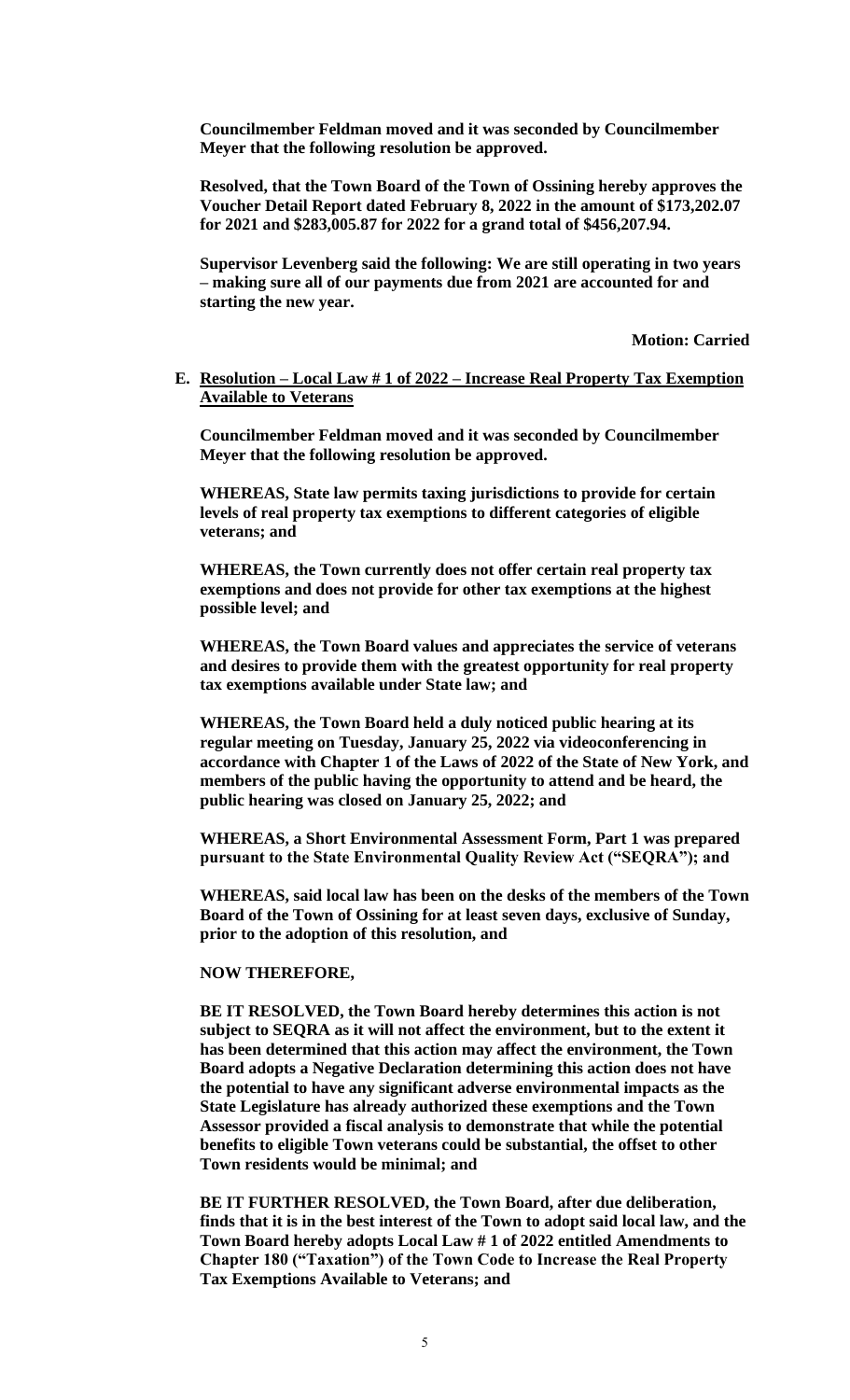**BE IT FURTHER RESOLVED, the Town Clerk is directed to enter said local law in the minutes of this meeting into the local law book for the Town of Ossining; to publish said minutes in a newspaper published in the town, if any, or in such newspaper published in the county in which such town may be located having a circulation in such town, and affidavits of said publication shall be filed with the Town Clerk; and to file a copy of said local law with the Secretary of State of New York.**

**Supervisor Levenberg said the following: We are hopeful this local law will provide additional relief to our deserving veterans, with a limited impact to the rest of the community. Thank you to our Assessor Fernando Gonzalez for bringing this issue to our attention.**

> **Motion: Carried Aye: Levenberg, Feldman, Manicchio, & Meyer**

**F. Resolution – Local Law # 2 of 2022 – Residency Requirements for Town Constables**

**Councilmember Feldman moved and it was seconded by Councilmember Meyer that the following resolution be approved.**

**WHEREAS, due to the stringent qualification requirements established by Westchester County for the Court Attendant position, the Town has found it difficult to find qualified individuals for this position who reside within the Town of Ossining, and**

**WHEREAS, as a result, the Town Board amended the Town Code in 2020 to expand the permitted residency for the Court Attendant position beyond the Town of Ossining in order to ensure the Town can hire qualified individuals to serve in this important position to protect the Justice Court staff and members of the public visiting the Justice Court; and**

**WHEREAS, for personnel consistency and efficiency, the Town desires to hire individuals to serve in the Town Constable position who can/do also serve in the Court Attendant position; and**

**WHEREAS, the Town Board held a duly noticed public hearing at its regular meeting on Tuesday, February 8, 2022 via videoconferencing in accordance with Chapter 1 of the Laws of 2022 of the State of New York, and members of the public having the opportunity to attend and be heard, the public hearing was closed on February 8, 2022; and**

**WHEREAS, a Short Environmental Assessment Form, Part 1 was prepared pursuant to the State Environmental Quality Review Act ("SEQRA"); and**

**WHEREAS, said local law has been on the desks of the members of the Town Board of the Town of Ossining for at least seven days, exclusive of Sunday, prior to the adoption of this resolution, and**

#### **NOW THEREFORE,**

**BE IT RESOLVED, the Town Board hereby determines this action is not subject to SEQRA as it will not affect the environment, but to the extent it has been determined that this action may affect the environment, the Town Board adopts a Negative Declaration determining this action does not have the potential to have any significant adverse environmental impacts as this action will improve the environment by ensuring the Town can hire qualified individuals to protect the Justice Court staff and members of the public visiting the Justice Court; and**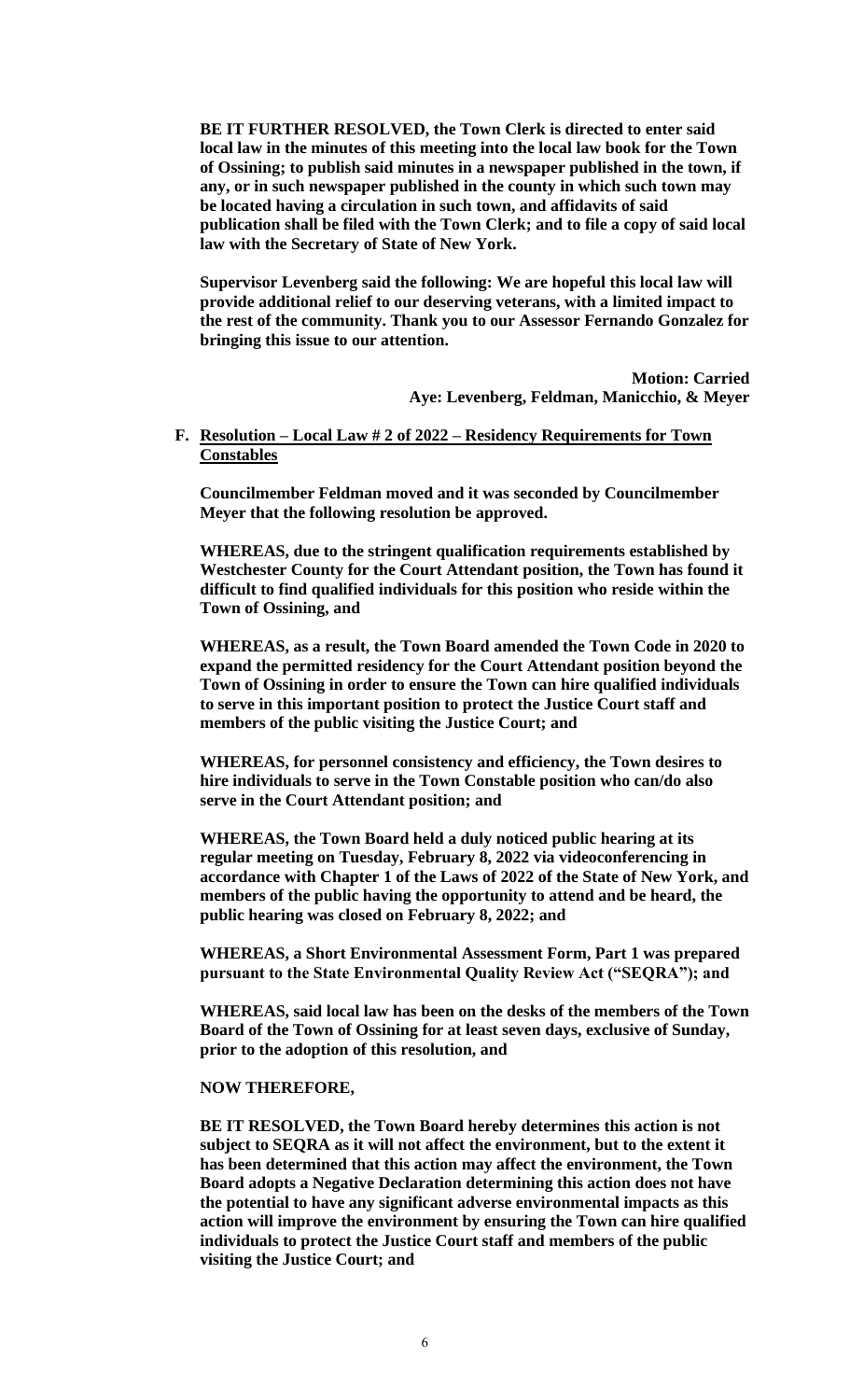**BE IT FURTHER RESOLVED, the Town Board, after due deliberation, finds that it is in the best interest of the Town to adopt said local law, and the Town Board hereby adopts Local Law # 2 of 2022 entitled Amendment to Chapter 47 of the Town Code with respect to Town Constable residency; and** 

**BE IT FURTHER RESOLVED, the Town Clerk is directed to enter said local law in the minutes of this meeting into the local law book for the Town of Ossining; to publish said minutes in a newspaper published in the town, if any, or in such newspaper published in the county in which such town may be located having a circulation in such town, and affidavits of said publication shall be filed with the Town Clerk; and to file a copy of said local law with the Secretary of State of New York.**

**Supervisor Levenberg said the following: As I shared earlier in the meeting, this new local law will make it clear going forward the residency requirements for constable, and enable the Town to draw on its existing personnel to serve this important function.**

> **Motion: Carried Aye: Levenberg, Feldman, Manicchio, & Meyer**

#### **G. 2022 Cabaret License – Maya Riviera Bar and Restaurant**

**Councilmember Feldman moved and it was seconded by Councilmember Meyer that the following resolution be approved.**

**Whereas, Maya Riviera Bar and Restaurant, 518 North State Road, Briarcliff Manor (the "Applicant") has filed an application for a Cabaret License for the calendar year 2022; and**

**Whereas, in 2018 the Town Board authorized the Applicant to play amplified music until 1 a.m. on Fridays and Saturdays on a provisional basis, and in 2020 the Town Board also authorized the Applicant to play amplified music until 1 a.m. on Sundays through Thursdays on a provisional basis; and**

**Whereas, the Applicant again requests to be able to play amplified music until 1 a.m. every night; and**

**Whereas, the Town Board is authorized under Chapter 68 of the Town Code (Section 68-20(B)) to extend hours a cabaret may play amplified music beyond what is permitted in the Code where it deems it appropriate and consistent with the public safety and welfare; and**

**Whereas, the Town Board has reviewed the 2022 application and attachments thereto, and has solicited input from involved departments, including the Police Department and Building Department, both of which recommended granting the application; and**

**Whereas, the Town Board held a duly noticed public hearing at its regular meeting on Tuesday, January 25, 2022 via videoconferencing in accordance with Chapter 1 of the Laws of 2022 of the State of New York, at which time no members of the public appeared to speak on the application, and the public hearing was closed on January 25, 2022; and**

**Whereas, based upon the record before the Board on this application, the Board wishes to, and determines it is appropriate to, allow the Applicant to continue to play amplified music until 1 a.m. for the calendar year 2022; and**

**Now therefore,** 

**Be it Resolved, that the Town Board of the Town of Ossining hereby approves the application of the Maya Riviera Bar and Restaurant, 518 North**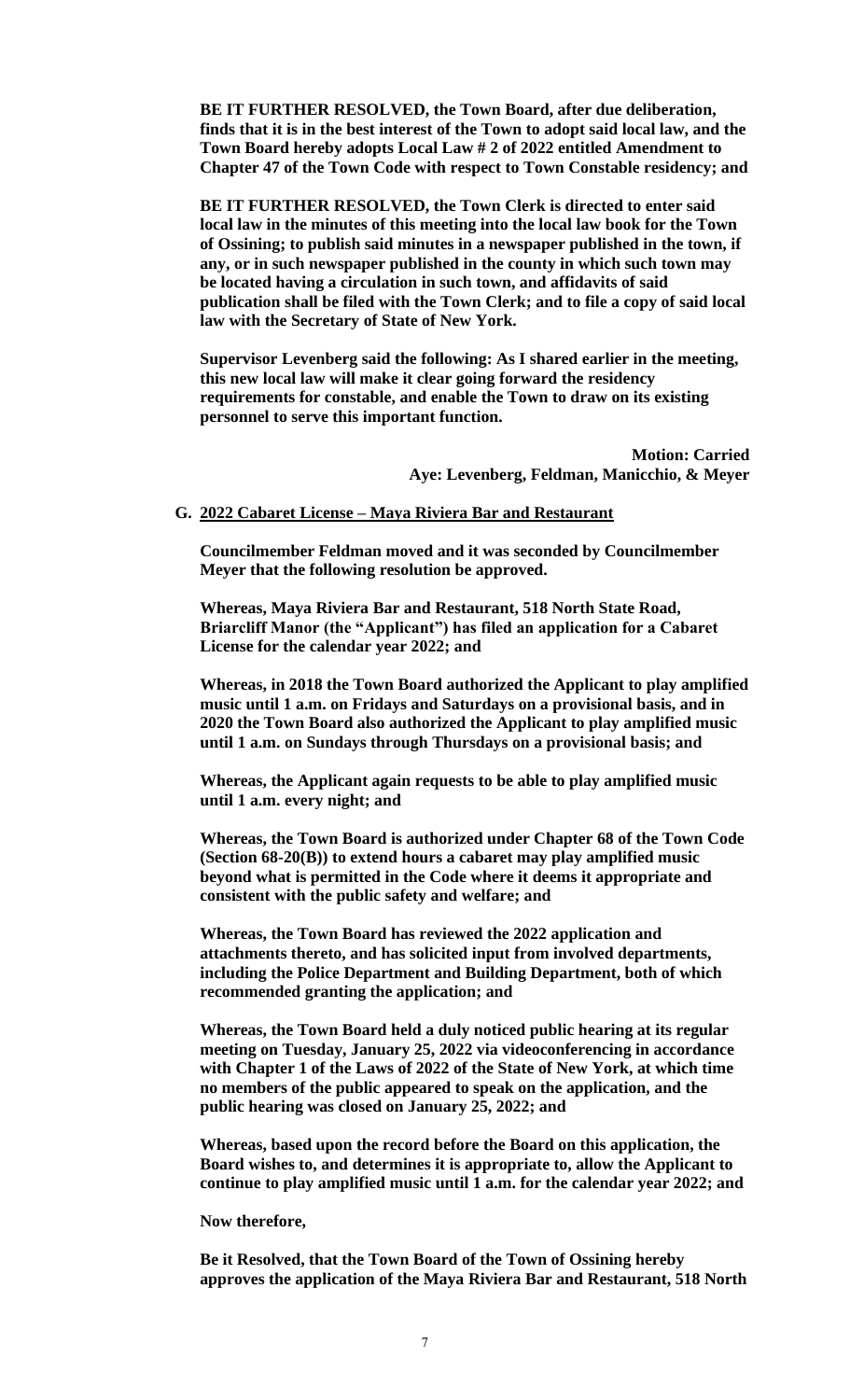**State Road Briarcliff Manor, in the Unincorporated Area of the Town of Ossining, for a Cabaret License for the calendar year 2022, subject to the following limitations and conditions:** 

**1. The music played on site will consist only of (a) a Mariachi Band consisting of 3-5 members using guitars, trumpets, drums and/or other mariachi band instruments or (b) a DJ using a Karaoke Machine** 

**2. Amplified music shall be allowed every day of the week from 11:00 a.m. to 1:00 a.m.**

**Be it further Resolved, the Town Board finds that based upon the lack of complaints from the public or the Town's departments and the positive role the Applicant's establishment plays in the community that it is appropriate and consistent with the public safety and welfare to allow the Applicant to play amplified until 1:00 a.m., but reserves the right to revisit this determination in subsequent years and make any modifications to the hours during which amplified music is permitted that the Town Board deems necessary based upon the circumstances presented at that time, and**

**Be it further Resolved, the conditions on this cabaret license are only for the 2022 calendar year and the Town Board reserves the right to modify, add to and/or eliminate any and all conditions when considering the Applicant's application for a cabaret license renewal for the 2023 calendar year in accordance with Chapter 68 of the Town Code.**

**Supervisor Levenberg said the following: We are glad to see our local businesses getting back to some normalcy with their operations, and Maya Riviera come before the Board with their 2022 request.**

**Motion: Carried**

#### **H. Finance – Ambulance District Budget Amendment**

**Councilmember Feldman moved and it was seconded by Councilmember Meyer that the following resolution be approved.**

**Whereas, in response to the COVID-19 pandemic, the Ossining Volunteer Ambulance Corps (OVAC) established a community paramedicine program to provide additional healthcare services to residents in the Town of Ossining, and Westchester County as a whole, including COVID-19 testing and vaccinations; and**

**Whereas, OVAC provides these services free of charge with funding coming from various sources, including New York State and the Town of Ossining via an appropriation of \$50,000 from Ambulance District Fund Balance in November 2021 for COVID-19 molecular test kits; and** 

**Whereas, during the months of December 2021 and January 2022, the Ossining community and the surrounding New York metropolitan area experienced a sharp increase in COVID-19 cases as a result of the Omicron variant and OVAC administered nearly 6,000 tests to the community during that time period alone; and** 

**Whereas, as a result of the exponential increase in demand for COVID-19 tests in the late fall and winter of 2021-2022, the \$50,000 appropriation from the Town was expended faster than anticipated; and**

**Whereas, the Town Board recognizes that free, molecular testing provided by OVAC continues to be essential to the Ossining community's response to the ongoing COVID-19 pandemic; and**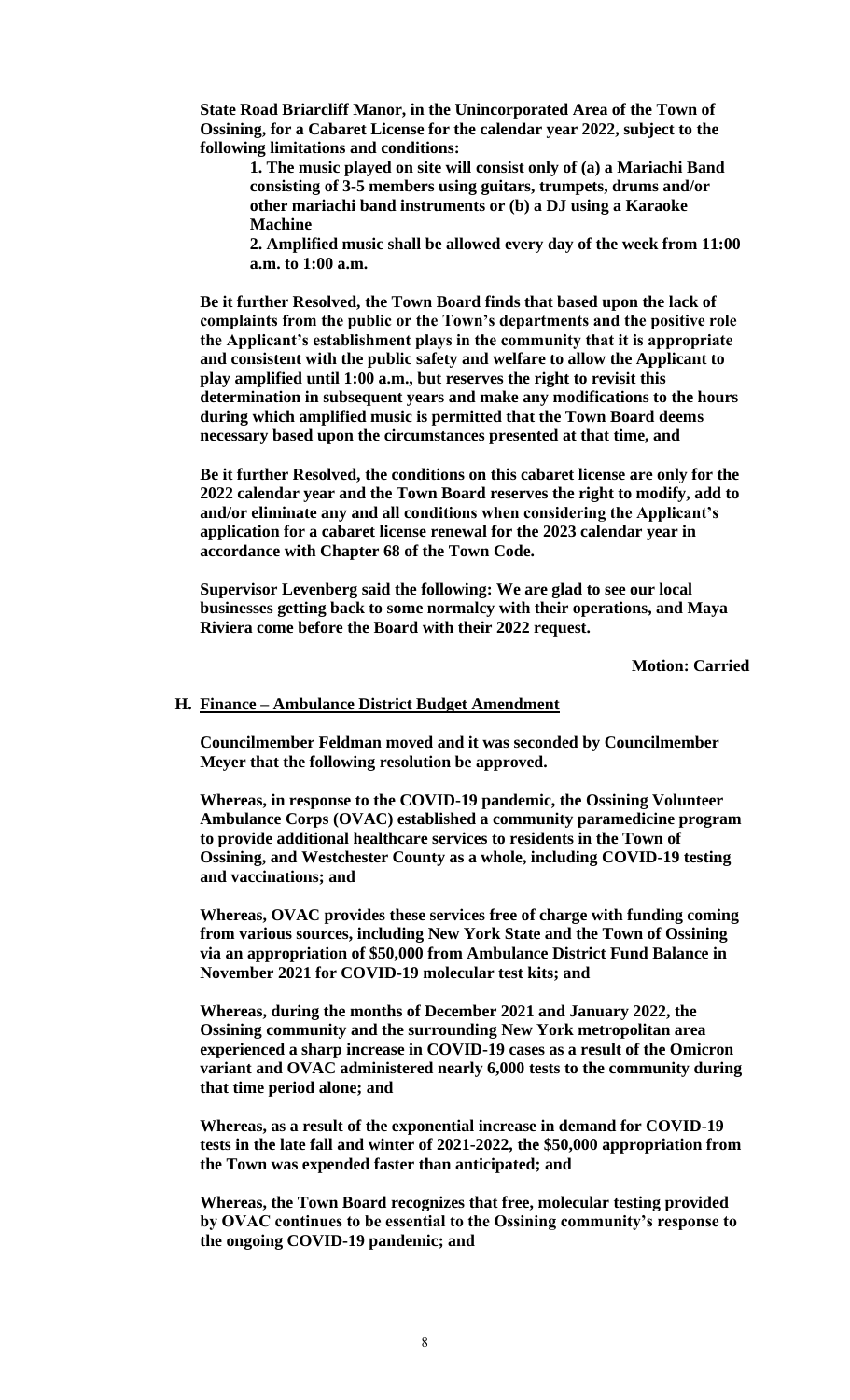**Whereas, the Town's Ambulance District Fund currently has \$ 83,431.94 in fund balance accumulated at 2021 year end; and**

**Whereas, the Town wishes to transfer \$30,000 from the Ambulance District Fund Balance to the Contractual Services expenditure account for payment of up to \$30,000 of costs incurred by the Ossining Volunteer Ambulance District for COVID-19 testing and supplies, so molecular tests can continue to be provided to members of the community at no charge, now therefore be it**

**RESOLVED, the revenue and expenditure accounts are amended as follows:**

| <b>Increase Ambulance District Fund Appropriations (2021):</b>     |                                 |               |  |
|--------------------------------------------------------------------|---------------------------------|---------------|--|
| <b>Account No.</b>                                                 | <b>Account Name</b>             | <b>Amount</b> |  |
| 660 4540.520                                                       | <b>Ambulance – Services</b>     | \$30,000.00   |  |
|                                                                    |                                 |               |  |
| <b>Total Increase Ambulance District Fund Appropriations</b>       |                                 | \$30,000.00   |  |
|                                                                    |                                 |               |  |
| <b>Increase Ambulance District Fund Estimated Revenues (2021):</b> |                                 |               |  |
| <b>Account No.</b>                                                 | <b>Account Name</b>             | <b>Amount</b> |  |
| 660 0600.4795                                                      | <b>Ambulance – Fund Balance</b> | \$30,000.00   |  |
|                                                                    |                                 |               |  |
| <b>Total Increase Ambulance District Fund Estimated Revenues</b>   |                                 | \$30,000.00   |  |
|                                                                    |                                 |               |  |
|                                                                    |                                 |               |  |

**Supervisor Levenberg said the following: As discussed at our last Work Session, we are allocating an additional \$30,000 from Ambulance District Fund Balance to support the community testing operations at OVAC. This free testing offering has been a critical aspect of our community's COVID-19 response and serves as model to communities near and far for how to ensure everyone can access free and easy testing opportunities in this pandemic. Thank you Chief Franzoso for all of your hard work!!**

**Motion: Carried**

#### **I. Personnel – Assistant Automotive Mechanic**

**Councilmember Feldman moved and it was seconded by Councilmember Meyer that the following resolution be approved.**

**Resolved, that the Town Board of the Town of Ossining hereby appoints Allan Sanchez, Ossining, to the probationary position of Assistant Automotive Mechanic in the Town Highway Department, at a pro-rated annual salary of \$65,323, effective February 14, 2022.** 

**Supervisor Levenberg said the following: We are very pleased to be appointing Allan Sanchez, an OHS grad and resident of the unincorporated Town, to the Assistant Auto Mechanic position starting this Monday, February 14. Gary Cecere left some very large shoes to fill, so hopefully Allan and Chuck as a pair will be able to get close to doing so. Welcome Allan!**

**Motion: Carried**

# **J. Contract – Removal of Snow and Ice from County Roads**

**Councilmember Feldman moved and it was seconded by Councilmember Meyer that the following resolution be approved.**

**Resolved, that the Town Board of the Town of Ossining authorizes the Supervisor to sign First Amendment to Agreement No. 15-958 with Westchester County for the Removal of Snow and Ice from County Roads.**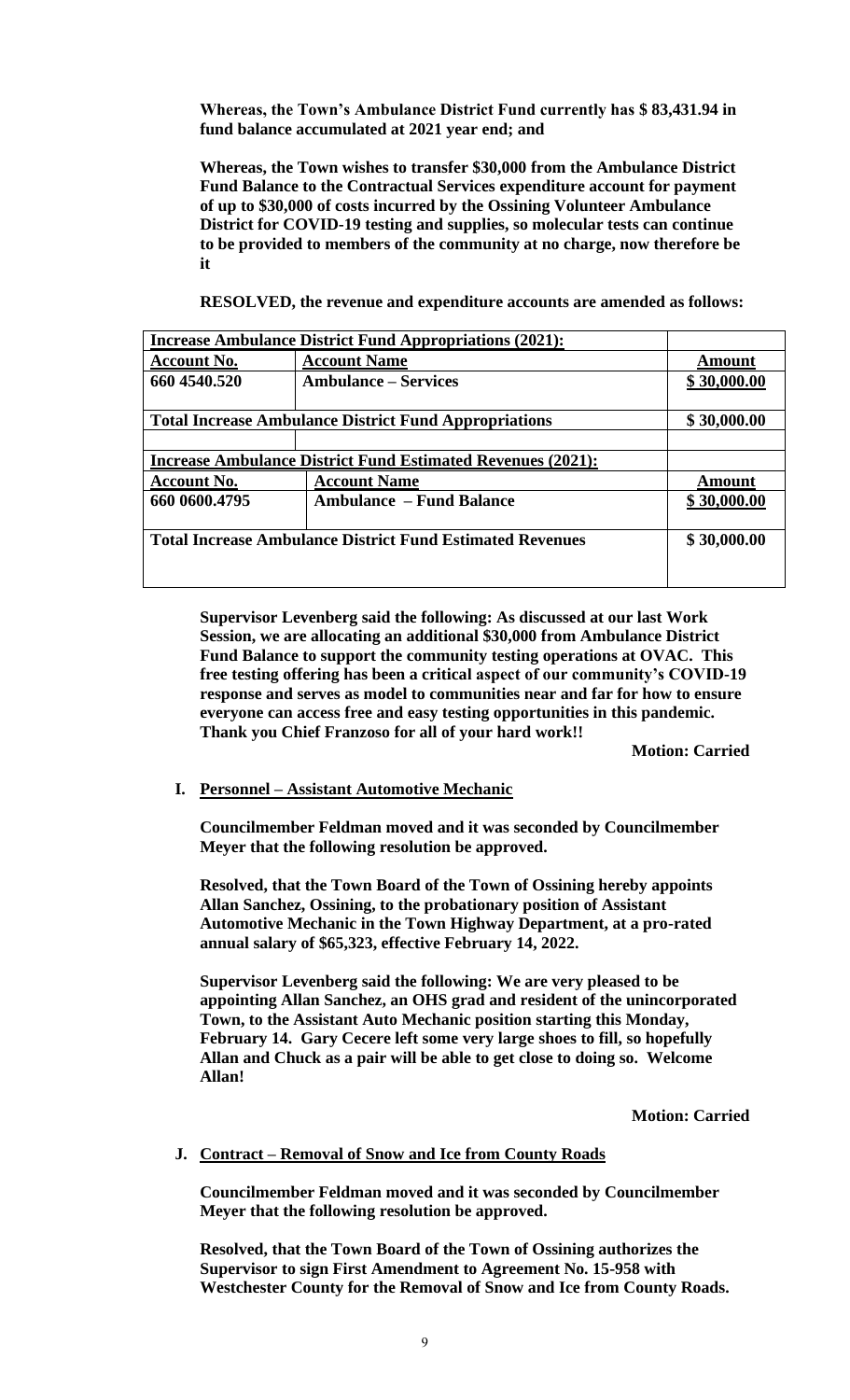**Supervisor Levenberg said the following: It came to our attention that the Town Board neglected to approve the Snow and Ice agreement with the County in 2018. This agreement actually ensures the County pays the Town for the snow and ice removal on County roads. So it is very important that we get this signed and backdated, and get our money!**

**Motion: Carried**

**K. Call For Public Support For Immediate Action By New York State To Repair Defective Conditions And Design And Execute Safety Enhancements To Route 9a In The Town Of Ossining And Passage Of NYS Senate Bill S2988 And NYS Assembly Bill A11126**

**Councilmember Feldman moved and it was seconded by Councilmember Manicchio that the following resolution be approved.**

**WHEREAS the Town Board of the Town of Ossining, in its capacity to represent the best interests of all the residents of the community, and protect the non-residents who pass through our community, recognizes the unsafe conditions existing on the portion of New York State Route 9A within the Town of Ossining; and**

**WHEREAS, the Town Board, mourns those who have lost their lives or have been seriously injured traveling this dangerous stretch of roadway, including recent accidents that have occurred at the intersection of Routes 9A and 134 in the Town of Ossining; and**

**WHEREAS, the Mayor and Board of Trustees of the Village of Briarcliff Manor, which is largely located within the Town of Ossining, through earlier mailings and emails, have documented the dangerous conditions and design defects of Route 9A, which have led to loss of life, damage to property, and a strain on municipal emergency services and the Town Board thanks the Village of Briarcliff for their efforts to document these conditions and advocate for improvements; and**

#### **NOW THEREFORE,**

**BE IT RESOLVED that the Town Board hereby issues this Resolution to the Governor of the State of New York, the Commissioner of the New York State Department of Transportation and the Westchester County Executive as further evidence of the Town's concern and steadfast determination to improve these defective conditions and strongly expresses the Town Board's continuing alarm with the obsolete design and ongoing deterioration of Route 9A, together with the concomitant accidents and tragedies; and be it**

**FURTHER RESOLVED that the Town Board does hereby urge and formally request that immediate plans be made to design, cause to execute safety enhancements, and effect appropriate travelling conditions on Route 9A and that priority be given for immediate, determined action; and be it**

**FURTHER RESOLVED that the Town Board fully supports NYS Senate Bill S2988 Co-Sponsored by Senators Peter Harckham and Elijah Reichlin-Melnick and Assembly Bill A11126 Sponsored by Assemblywoman Sandra Galef authorizing the NYS Department of Transportation to conduct a study pertaining to proposed improvements of State Route 9A in the towns of Ossining and Mount Pleasant; and be it; and be it** 

**FURTHER RESOLVED that the Town Board directs Town Staff to send copies of this resolution to State and County elected officials urging their support of the legislation.**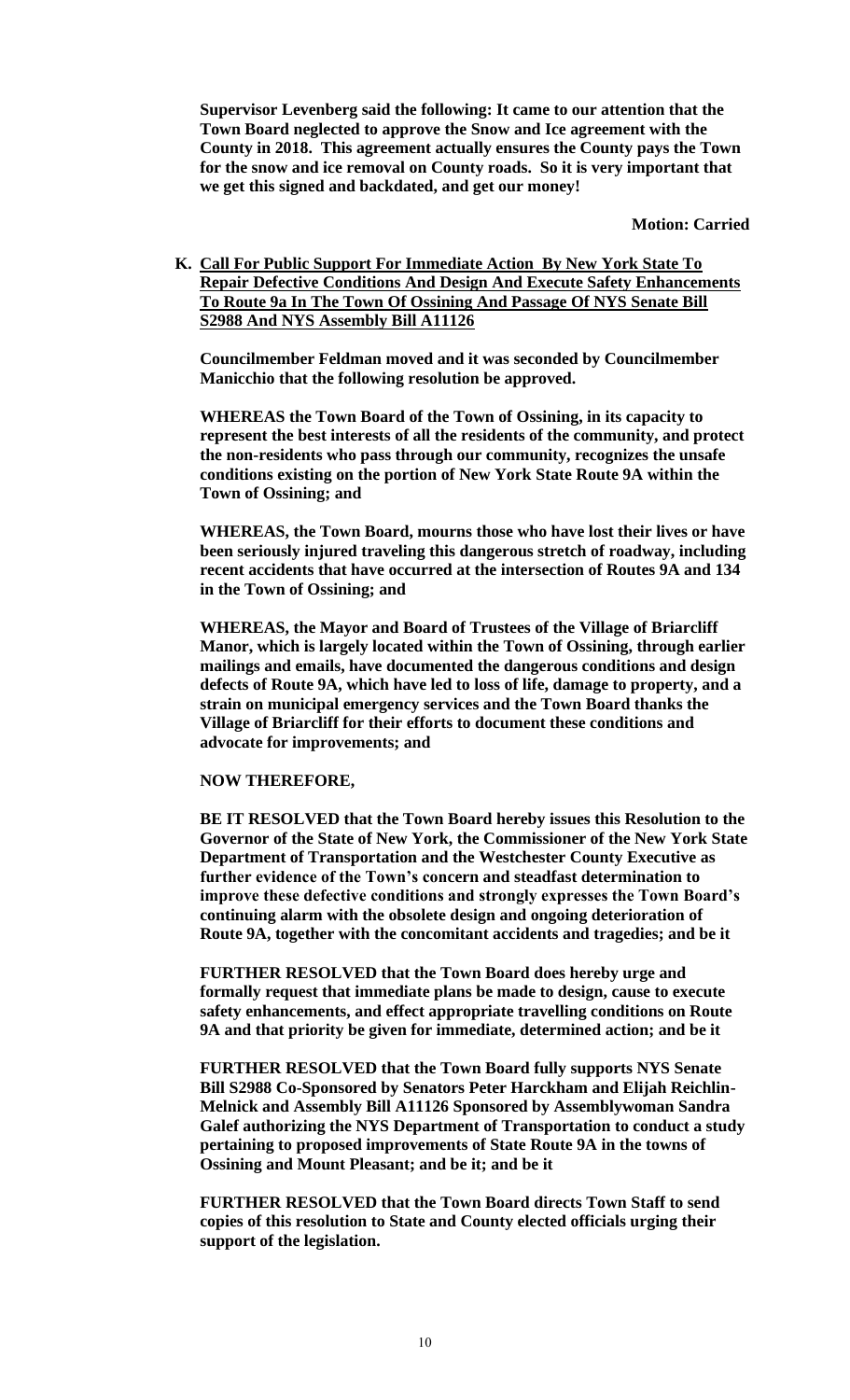**Supervisor Levenberg said the following: Our colleagues on the Village of Briarcliff Board of Trustees adopted a similar resolution recently, and we thank them for their advocacy on this important issue. The condition of 9A is a critical issue in the Town of Ossining, and I have also been advocating to NYSDOT and our state legislators to seek grant funding to remediate some of the safety and flooding resilience issues along this roadway. We will forward this resolution to our legislators and NYSDOT so hopefully this roadway can be improved soon.**

> **Motion: Carried Abstain: Meyer**

# **L. Resolution – Authorizing demolition of the Reuben House in Cedar Lane Park**

**Councilmember Meyer moved and it was seconded by Councilmember Feldman that the following resolution be approved.**

**WHEREAS, the Reuben House is located in Cedar Lane Park and has been uninhabited for many years; and**

**WHEREAS, in addition to being an eyesore, the Reuben House also presents a safety hazard as the Building Inspector has deemed it uninhabitable but yet individuals have trespassed in the structure; and**

**WHEREAS, the Town has been advised that to use the structure for anything but a residential purpose (which would not be conducive to its location in Cedar Lane Park) would require an entire rebuild, which is costprohibitive without grant funding that the Town has not been able to obtain; and** 

**WHEREAS, a Short Environmental Assessment Form, Part 1 was prepared pursuant to the State Environmental Quality Review Act ("SEQRA") for the proposed demolition of the Reuben House; and**

**WHEREAS, the Town can perform the demolition with its own staff in order to reduce the cost to approximately \$15,000; and**

**NOW THEREFORE,**

**BE IT RESOLVED, the Town Board hereby adopts a Negative Declaration pursuant to SEQRA determining this action does not have the potential to have any significant adverse environmental impacts as the structure no longer serves a functional purpose, is a hazard to Town staff and park patrons, and is a drain on municipal resources; and**

**BE IT FURTHER RESOLVED, the Town Board hereby authorizes the funding of the demolition of Reuben House with the remaining \$5,000 from the Town's 2018 capital project being exhausted first and the remainder of the cost coming from the Town's operating budget; and**

**BE IT FURTHER RESOLVED, all applicable Town staff and consultants shall coordinate in preparing for, notifying the public of and executing the demolition using best practices to ensure the demolition is conducted in a safe manner and there are no hazards to Town staff or the public; and**

**BE IT FURTHER RESOLVED, to the extent practicable, the Town shall preserve the stone foundation and chimneys for potential future development/park use.**

**Supervisor Levenberg said the following: We are very sorry to have to be adopting this resolution tonight, but unfortunately, we have finally reached**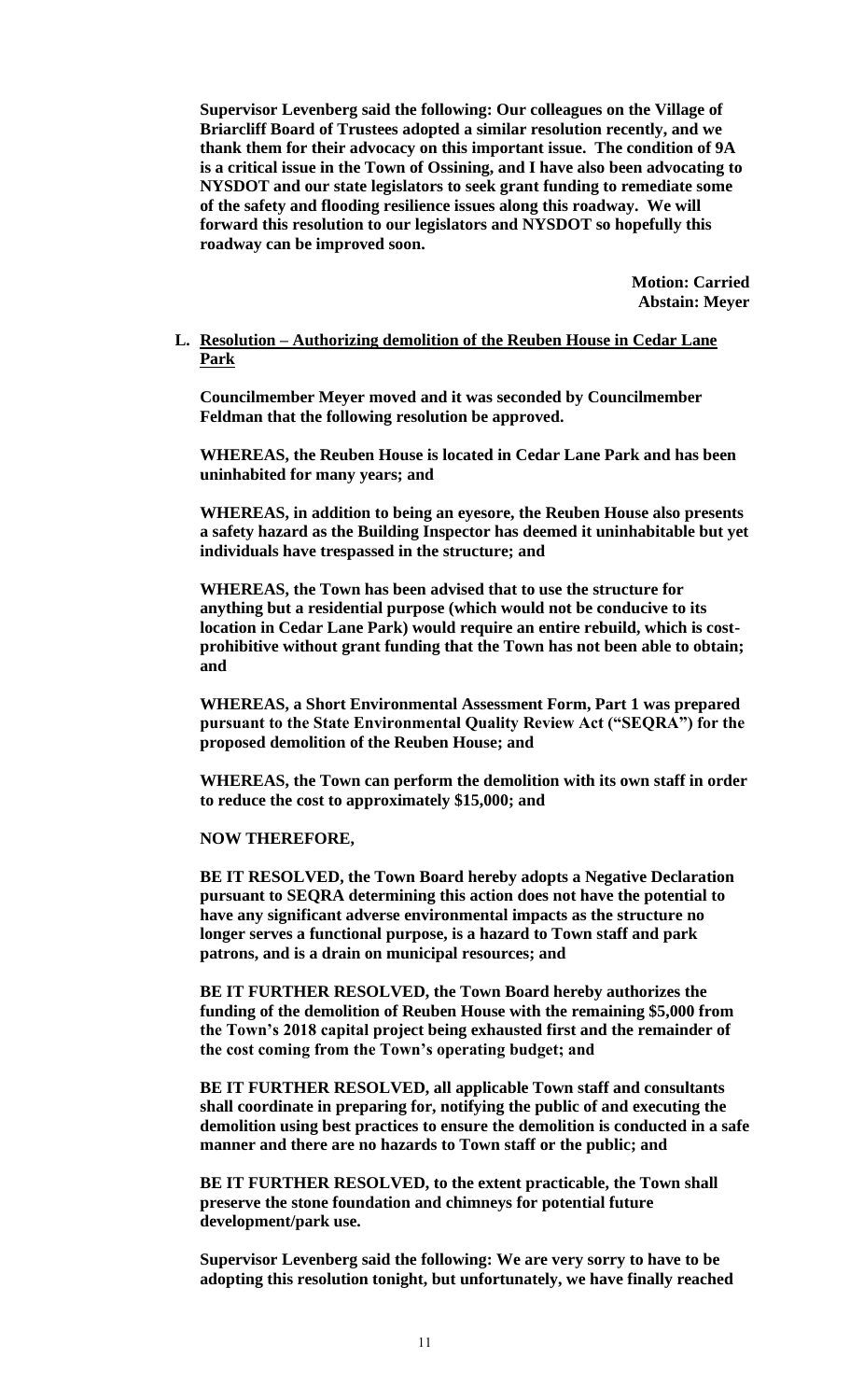**the point where we have to approve the demolition of the Reuben House at Cedar Lane Park. As the resolution states, the house is in a severe state of disrepair, and we have been unsuccessful at securing funding to renovate or rebuild the house. We also brought in our building experts, including a restoration architect and our building inspector, who advised that if we wanted to use the house as anything other than a residential home, it would require an extensive rebuild anyway due to certain codes and requirements for public buildings. The restoration architect also advised that the most historically significant parts of the structure are the stone foundation and chimney. The Town remediated the house for asbestos a few years ago and we asked our planner, Valerie Monastra with Nelson Pope Voorhis, to complete a short environmental assessment form to ensure we are being cognizant of environmental concerns as well prior to demolition. We hope there will be a bright future ahead for the site of the former Reuben House, but until that can happen, we do, unfortunately, need to move forward with demolition. We are planning to complete demolition hopefully within the month of February, before the park gets busy in the spring and our community gardeners get their seeds in the ground.**

**Motion: Carried**

# **IX. MONTHLY REPORTS**

**Councilmember Meyer moved and it was seconded by Councilmember Feldman that the following resolution be approved.**

**Resolved, that the Town Board of the Town of Ossining hereby accepts the following monthly reports for the month of January 2022:**

- **Dale Cemetery**
- **Town Highway Department**
- **GE Helicopter**
- **Tax Receiver**
- **Town Clerk**
- **Supervisor's Office**

**Motion: Carried**

# **X. VISITOR RECOGNITION**

*Visitors shall be accorded one (1) four (4) minute opportunity to speak*

# **XI. ADJOURNMENT**

**At 8:18 P.M., Councilmember Feldman motioned to adjourn to Executive Session for advice of counsel, personnel, and pending litigation and Councilmember Meyer seconded.** 

**Motion Carried: Unanimously**

**At 9:55 P.M., Councilmember Feldman motioned to leave Executive Session and Councilmember Meyer seconded.**

**Motion Carried: Unanimously**

**At 9:55 P.M., Councilmember Feldman motioned to adjourn the Regular Meeting and Councilmember Meyer seconded.** 

**Motion Carried: Unanimously**